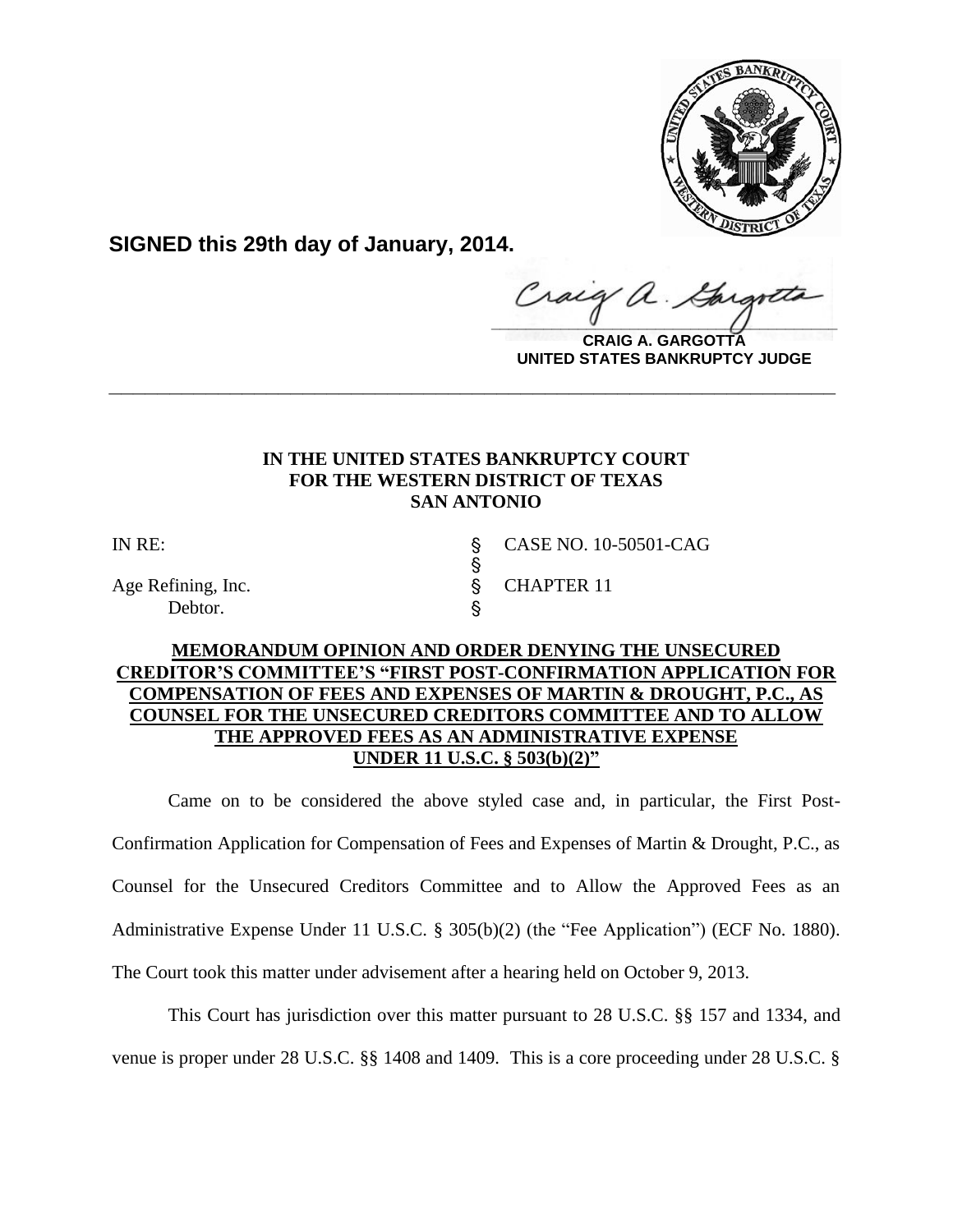$157(b)(2)(A)$  and (O).<sup>1</sup> This matter has been referred to the Bankruptcy Court under the District Court's Standing Order of Reference.

#### **FACTUAL AND PROCEDURAL BACKGROUND**

Debtor, Age Refining Incorporated, filed its petition for Chapter 11 bankruptcy on February 8, 2010. The Court appointed an Unsecured Creditors' Committee (the "Committee") pursuant to 11 U.S.C. § 1102. The Court also approved applications for compensation (ECF Nos. 572, 1551, 1606) for work the Committee's counsel performed prior to confirmation of the Debtors' Chapter 11 Plan. On June, 16, 2010, the Court issued an Agreed Order Granting Motion to Appoint a Chapter 11 Trustee (ECF No. 350), which the Committee signed.

On November 2, 2011, this Court approved the Joint Motion of Chapter 11 Trustee and Chase Capital Corporation Under Fed.R.Bankr.P. 9019(A) to Approve Compromise and Settlement for Determination of Oversecured Status of Creditor, Allowance and Payment of Interest on Amount of Claim (the "Settlement Order") (ECF Nos. 1251 and 1362). The Settlement Order involved the claim of Chase Capital Corporation ("Chase"). On December 15, 2011, this Court entered an Order Confirming the Fourth Amended Chapter 11 Plan of Reorganization of Age Refining Inc. (the "Plan" and the "Confirmation Order") (ECF Nos. 1459 and 1460) over the Committee's objection. The Plan's Effective Date was January 20, 2012.<sup>2</sup>

The Plan provided for the creation of a Liquidating Trust, to be administered by a Liquidating Trustee. The Plan and Confirmation Order set deadlines for professional fee claims and administrative claims. The Committee appealed the Settlement Order and the Confirmation Order to the United States District Court for the Western District of Texas (see ECF Nos. 1393

 $\overline{\phantom{a}}$ 

<sup>&</sup>lt;sup>1</sup> "The determination of an administrative expense to be paid by a bankruptcy estate constitutes a core matter over which this court has jurisdiction to enter a final order." **In re Datavan**, 303 B.R. 119, 122 (Bankr. N.D. Tex. 2003) (citing 28 U.S.C. §§ 157(b)(2)(A), (B), (O) and 1334).

<sup>&</sup>lt;sup>2</sup> See Notice and Occurrence of Effective Date January 20, 2012 (ECF No. 1512).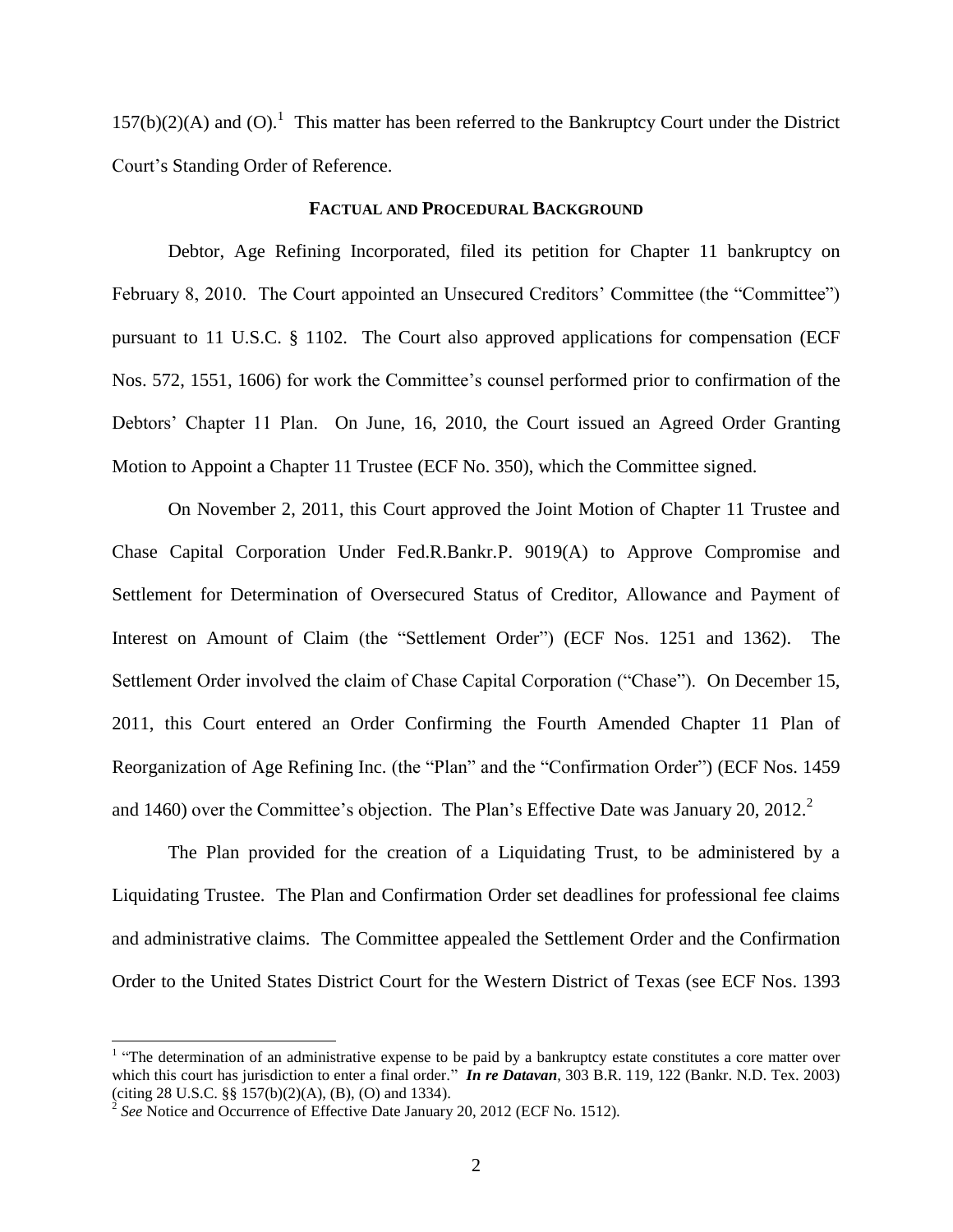and 1491). In these appeals, the Committee did not specifically contest the Plan and Confirmation Order provisions setting deadlines for filing claims for professional fees and administrative expenses. The District Court dismissed the appeals as equitably moot, but the Fifth Circuit reversed the District Court's dismissal and remanded the appeals back to the District Court.

The Committee filed its Fee Application (ECF No. 1880) on August 9, 2013, while their appeals were pending before the District Court on remand. The Fee Application seeks \$108,115.24 of compensation for post-confirmation fees and expenses incurred between January 21, 2012, and July 31, 2013. On August 30, 2013, the Liquidating Trustee filed an Objection (ECF No. 1884) to the Fee Application. Chase filed a Joinder to the [Liquidating] Trustee's Objection (ECF No. 1886) on the same day. The Court held a hearing on the Fee Application on October 9, 2013. After a failed attempt to mediate, the Committee filed its Post-Hearing Brief (ECF No. 1897) on October 17, 2013. Chase filed a Response to the Post-hearing Brief (ECF No. 1898) on October 18, 2013. The District Court affirmed this Court's Confirmation Order and Settlement Order (ECF Nos. 1901 and 1902) on January 3, 2014.

#### **PARTIES' CONTENTIONS**

The Committee asserts (1) that it is entitled to compensation for its counsel's fees and expenses pursuant to the terms of the Plan and Confirmation Order and (2) that its attorney's fees are mandatory administrative expenses that this Court must award if they meet the standards of § 503(b).**<sup>3</sup>** The Liquidating Trustee and Chase argue that this Court cannot approve the Committee's counsel's fees because (1) the explicit terms of the Plan and the Confirmation Order set a professional and administrative fees bar date that has long since passed, (2) § 503(b) does not require this court to allow professional fees that have not yet been granted under §

l

 $3$  Unless otherwise noted, all statutory references refer to Title 11 of the United States Code.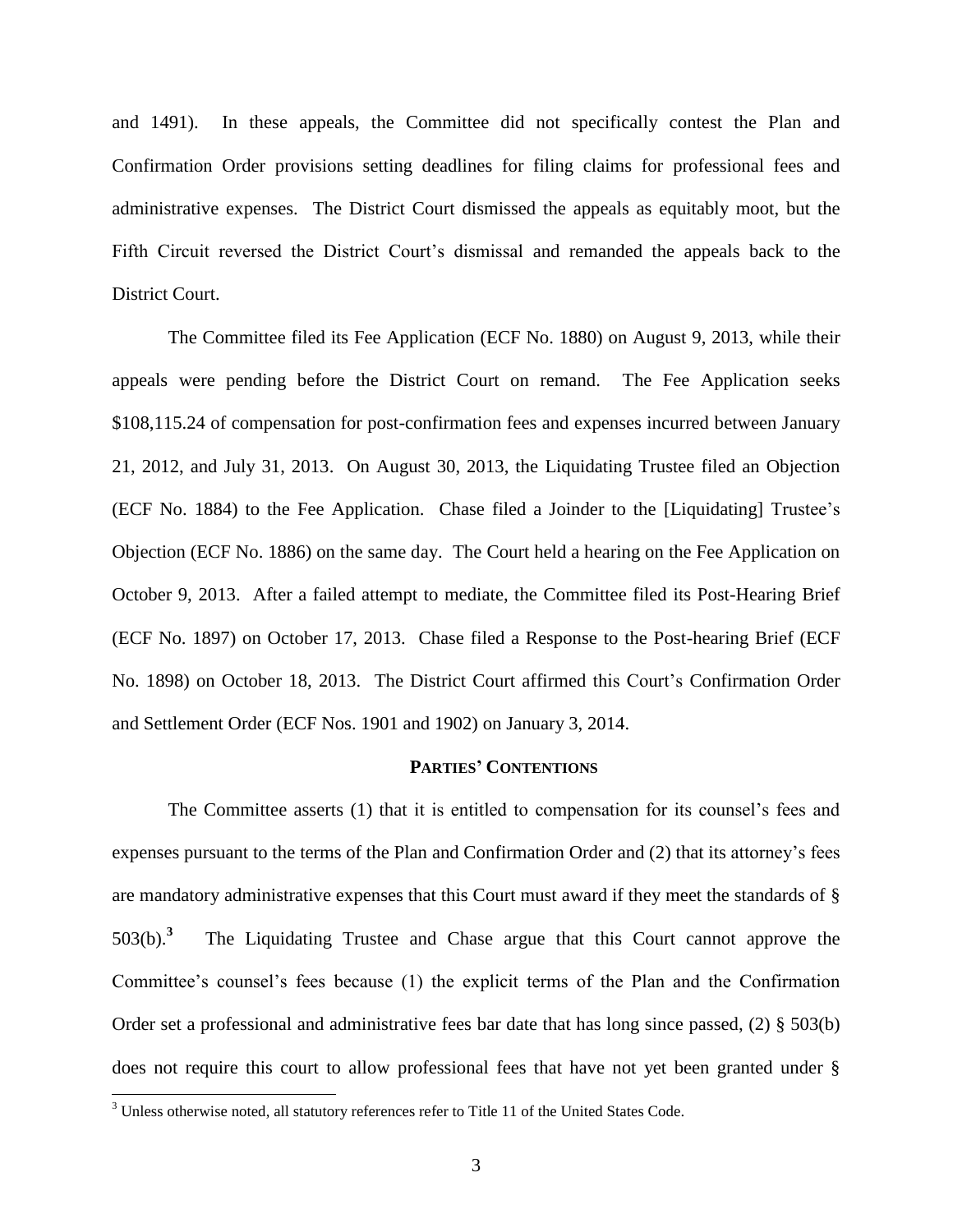$330(a)(1)$ , and (3) the Fee Application is deficient. Chase further contends that this Court cannot change the terms of the Plan because it has been substantially consummated and that this Court lacked jurisdiction over the Fee Application at the time of hearing because the Plan was on appeal.

### **LEGAL ANALYSIS**

 This Court finds that (1) it has jurisdiction to hear the Fee Application, (2) the terms of the Plan and Confirmation Order bar the Fee Application, and (3) § 503 does not require the Court to grant the Fee Application. This Court will not approve the Fee Application because the express terms of the Plan and Confirmation Order forbid it. The Court, therefore, need not reach the issue of whether the Fee Application is deficient.

### **I. This Court Has Jurisdiction to Grant or Deny the Fee Application.**

This Court has jurisdiction to rule on the Fee Application. Fee applications and administrative expenses are generally core matters within a bankruptcy court's jurisdiction pursuant to 28 U.S.C. §§ 157(b)(2)(A), (B), (O) and 1334. *Datavan*, 303 B.R. at 122. The terms of the Plan, the terms of the Confirmation Order, and bankruptcy law provide for jurisdiction. While the Committee's appeals divested this Court of its jurisdiction over the subject matter of the appeals, it did not divest it of jurisdiction over enforcement of the Plan or professional and administrative claims.

#### A. The Bankruptcy Court's Ruling Does not Alter the Plan.

Chase suggests that the Committee is making a collateral attack on Plan and contends that this Court cannot change the Plan's terms regarding professional and administrative expenses because (1) the Plan was on appeal, (2) the Plan is substantially consummated, and (3) the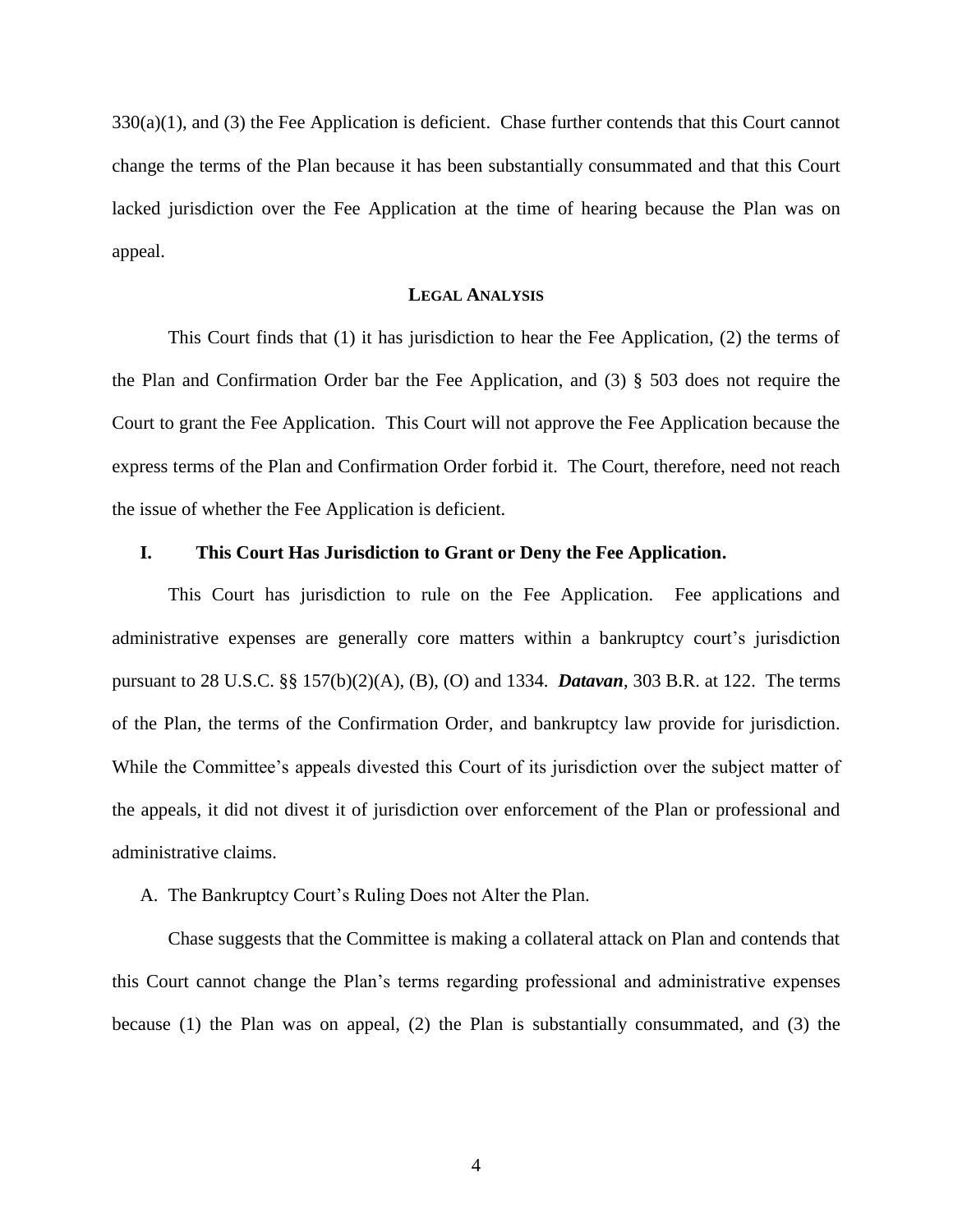Committee waived its right to contest the Plan's payment provisions by failing to include them in its appeal. Chase is correct that this Court could not re-write the Plan while it was on appeal.

The Confirmation Order was binding on all parties, even during of the appeal. *See Comer v. Murphy Oil USA, Inc.*, 718 F.3d 460, 467 (5th Cir. 2013) (discussing the preclusive effect of final judgments during the pendency of appeals). This Court is not changing the terms of the Plan, nor does the Committee seek to alter the Plan. This Court is simply deciding whether the terms of the Plan and the Confirmation Order bar the Committee from recovering professional and administrative expenses and whether these provisions conflict with the Bankruptcy Code. The Court need not determine whether the Committee waived its right to contest the payment provisions in the Plan because the Committee has not asked this Court to rewrite these provisions.

B. The Plan and Confirmation Order Provide for Post-Confirmation Jurisdiction Over the Fee Application.

Both the Plan and the Confirmation Order provide for this Court's jurisdiction over fee applications even after confirmation. The Confirmation Order notes that "this Court retains jurisdiction pursuant to Article IX of the Plan." Confirmation Order, p. 32 ¶ 37. Article IX of the Plan provides that "notwithstanding entry of the Confirmation Order and occurrence of the Effective Date, and except as otherwise ordered by the Bankruptcy Court, the Bankruptcy Court shall retain exclusive jurisdiction over all matters arising out of, and related to, the Chapter 11 Case and the Plan to the fullest extent permitted by law…" Plan, p. 36 ¶ 9.1. The Plan provides a non-exclusive list of matters that arise out of or are related to the Chapter 11 case or the Plan. The Fee Application falls under several of the matters on this list: disputes regarding the interpretation, implementation, enforcement, or consummation of the Plan, requests for payment of Administrative Claims, requests for payment of Professional Fees Claims, and requests for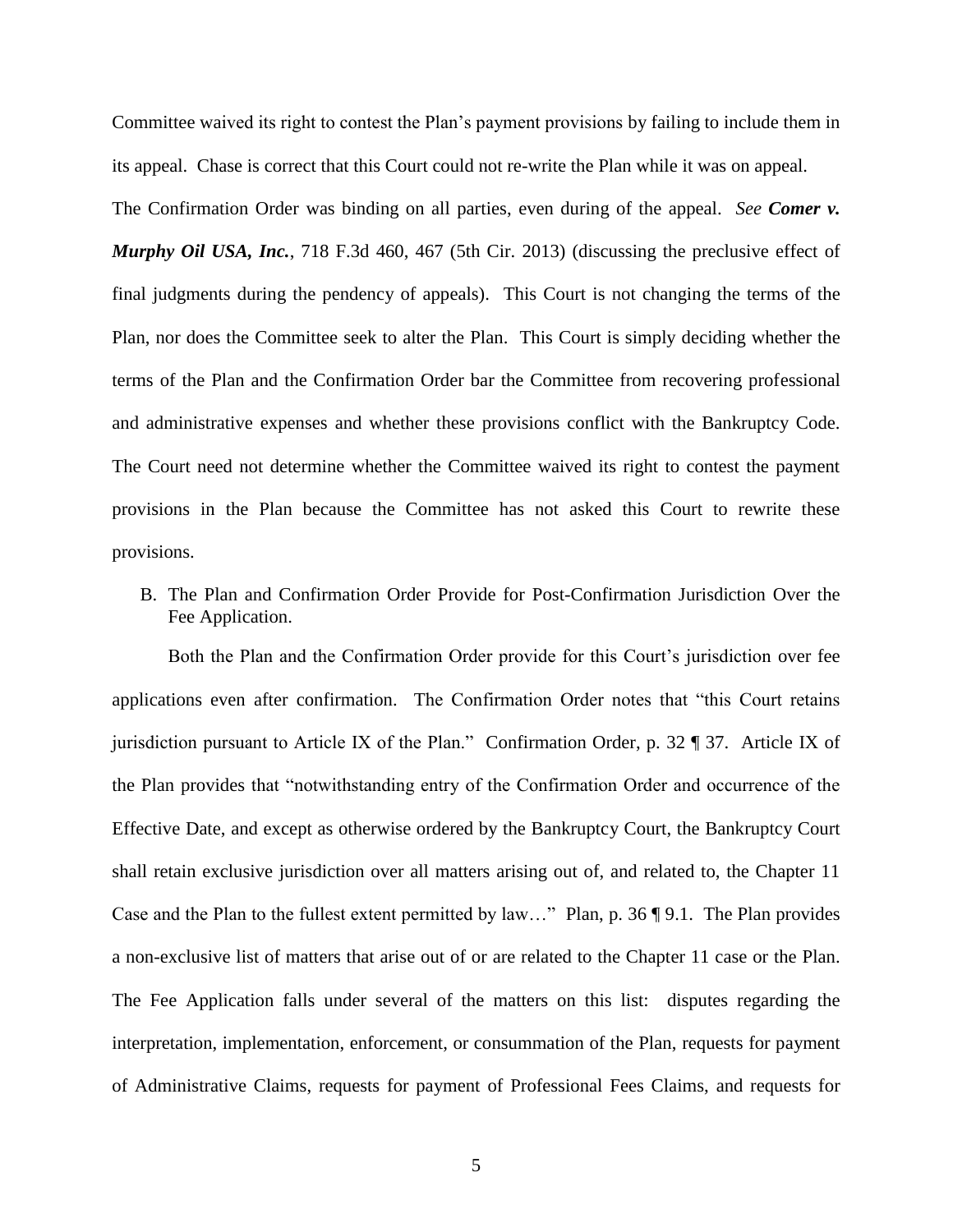payment of Substantial Contribution Claims. Plan, p. 36-37 ¶ 9.1. The Plan and Confirmation Order clearly contemplate this Court's continued jurisdiction over administrative and professional fee claims.

C. The Appeal of the Confirmation Order did not Divest this Court of Jurisdiction Over the Fee Application.

At no point did this Court lose jurisdiction over the Fee Application. Although this Court lacked authority to alter or amend the Plan while the Confirmation Order was on appeal, neither confirmation nor the appeals destroyed the Court's authority to interpret and enforce the Plan. *See United States Brass Corp., et al. v. Travelers Ins. Grp., Inc., et al. (In re United States Brass Corp.)*, 301 F.3d 296, 304-06 (5th Cir. 2002) (post-confirmation matters regarding the implementation, execution, or consummation of the plan are core proceedings within a bankruptcy court's jurisdiction). When a matter is appealed from a bankruptcy court, the bankruptcy court loses jurisdiction over the subject matter of the appeal but "retains jurisdiction to address elements of the bankruptcy proceeding that are not the subject of that appeal." *In re Transtexas Gas Corp***.,** 303 F.3d 571, 581 fn. 12 (5th Cir. 2002). In *SCOPAC*, the Fifth Circuit held that a bankruptcy court "may even continue to address matters indirectly implicated in the appeal," if doing so does not undermine the appeal process. *Scotia Development, LLC, et. al. v. Scotia Pacific LLC and Pacific Lumber Co., (In re SCOPAC)*, 624 F.3d 274, 280 (5th Cir. 2010). Although the Committee did appeal the Confirmation Order, the appeal was not even tangentially related to the provisions of the Plan and Confirmation Order regarding compensation and administrative claims under §§ 330 and 503. This Court never lost jurisdiction over the Fee Application because (1) the subject matter of the Fee Application is different from the subject matter of the appeals and (2) the Court's ruling on the Fee Application would not have interfered with the District Court's review.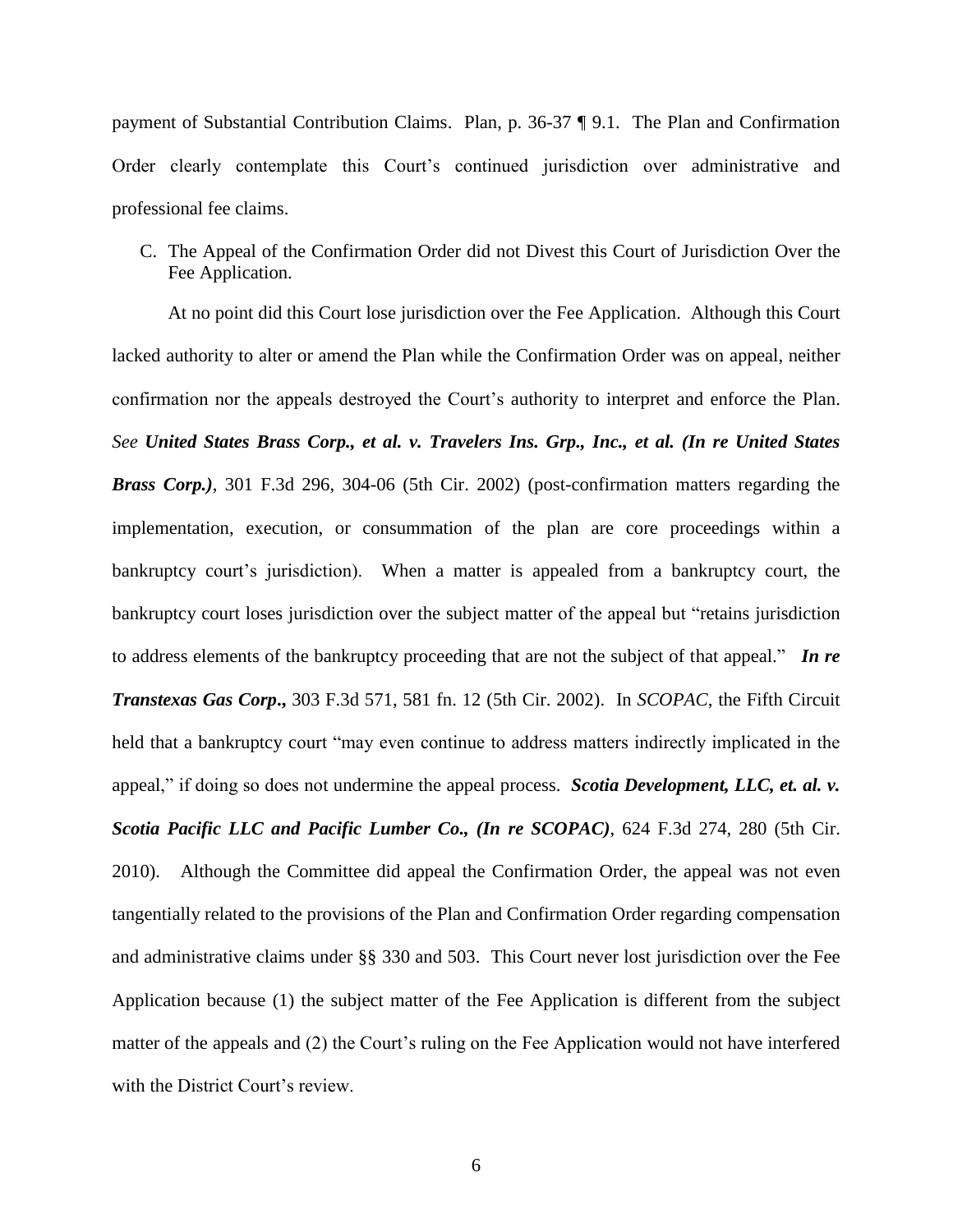## **II. The Terms of the Plan and the Confirmation Order Bar Recovery.**

The Plan, read in conjunction with the Confirmation Order, bars the Committee's Fee Application. The terms of a confirmed plan are binding on the creditors. 11 U.S.C. § 1141(a). Although the Plan provides for the continued existence of the Committee to appeal the Confirmation Order, the Confirmation Order sets the bar date for Administrative Claims at August 1, 2011. Because the Fee Application is an Administrative Claim, this Court cannot approve it without directly flouting the terms of the Plan and the Confirmation order.

 As defined by the Plan, the Fee Application is an Administrative Claim, but not a Professional Fee Claim or a Substantial Contribution Claim. Per the Plans' rules of construction:

"'Administrative Claim' means a Claim for payment of an administrative expense of a kind specified in sections 503(b) or 1114(e)(2) of the Bankruptcy Code and entitled to priority pursuant to section  $507(a)(2)$  of the Bankruptcy Code, including, but not limited to. . .(ii) Professional Fee Claims, (iii) Substantial Contribution Claims. . . ." Plan, p. 6 ¶ 1.2.

"'Professional' means any professional employed by the Debtor or the Trustee in the Chapter 11 Case by order of the Bankruptcy Court, excluding any of the Debtor's or Trustee's ordinary course professionals.

'Professional Fee Claim' means a Claim of a Professional for compensation or reimbursement of costs and expenses relating to services rendered after the Petition and prior to and including the Effective Date." Plan, p. 15 ¶ 1.2.

The Committee's counsel is not a "Professional" because it is employed by the Committee rather than the Debtor or the Trustee. The Fee Application is, consequently, not a "Professional Fee Claim" within the meaning of the Plan because it does not involve a "Professional" within the meaning of the Plan. It is also not a "Professional Fee Claim" because it was incurred after the Effective Date of January 20, 2012.

Per the Plan, "'Substantial Contribution Claim' means a claim for compensation or reimbursement of costs and expenses relating to services rendered in making a substantial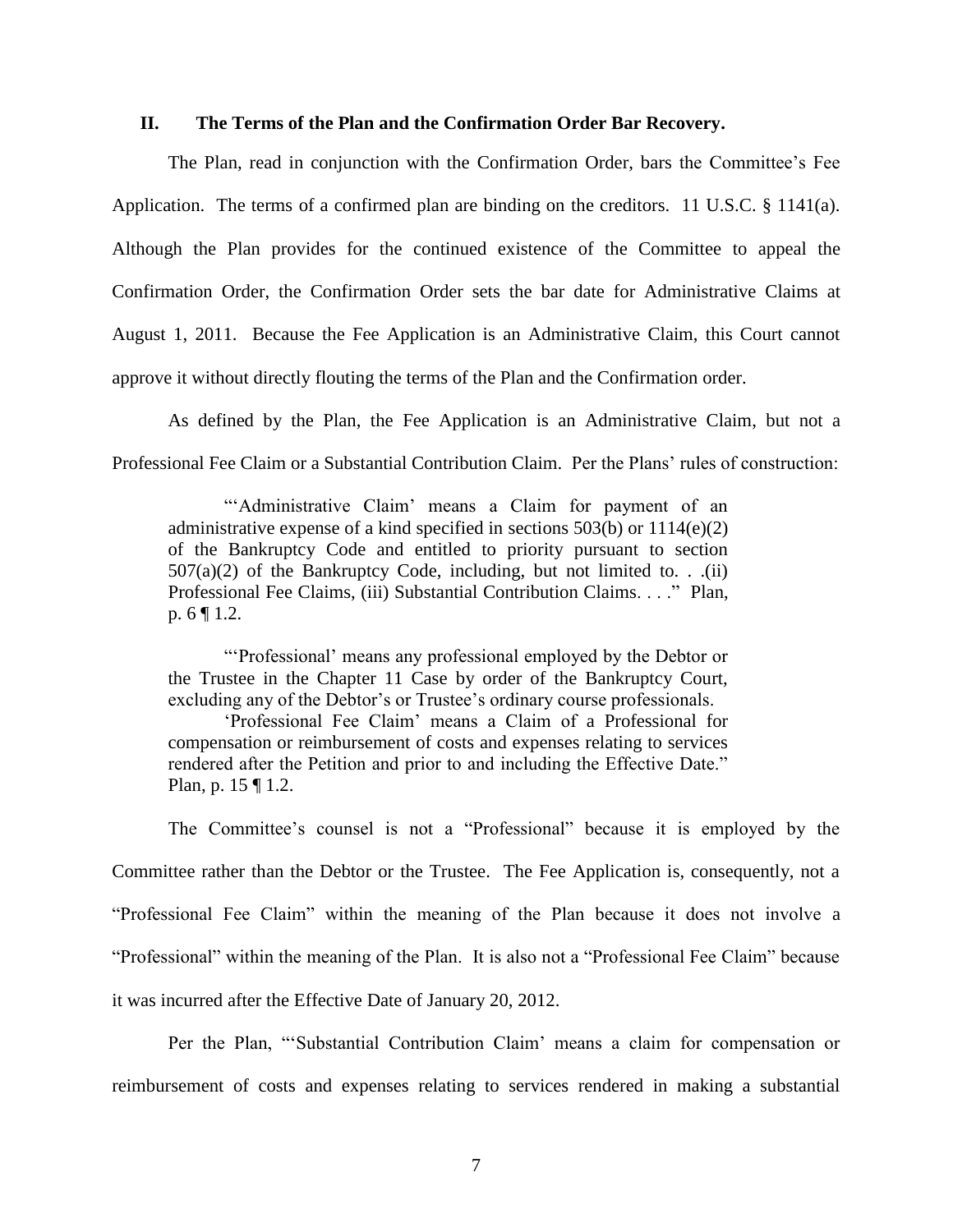contribution in the Chapter 11 Case pursuant to sections 503(b)(3), (4) or (5) of the Bankruptcy Code." Plan, p. 19 ¶ 1.2. The Committee's claim is not a Substantial Contribution claim because the Committee filed under  $\S 503(b)(2)$  rather than  $\S 503(b)(3)$ , (4) or (5).

The Plan sets a bar date for Professional Fee Claims and Substantial Contribution Claims  $-$  sixty days after the Effective Date. Plan, p. 46  $\P$  14.1. The Plan does not contain a specific deadline for other Administrative Claims. However, the Confirmation Order bars requests for Administrative Claims filed after August 1, 2011, other than Professional Fee Claims. Paragraph 20 of the Confirmation Order provides that:

"By prior Order, the Court established August 1, 2011 as the bar date for Administrative Claims (other than Professional Fee Claims). By prior order, the Court established August 29, 2011 as the bar date for Professional Fee Claims for Professionals no longer providing services to the Estate. Unless previously filed or paid. . .requests for payment of Administrative Claims (other than Professional Fee Claims for professionals who continue to render services to the Estate) are barred. All final requests for Professional Fee Claims for professionals who continue to render services to the Estate must be filed with the Court no longer than sixty (60) days after the Effective Date." Confirmation Order, p. 26 ¶ 20.

Both the Plan and the Confirmation Order specifically allow the Committee to continue past the Effective Date for the purpose of pursuing Professional Fee Claims, Substantial Contribution Claims, and appeals of the Confirmation Order, but the Confirmation Order specifically bars the Committee from bringing administrative claims after August of 2011. This includes § 503 claims for administrative expenses related to appeals of the Confirmation Order. This Court will not grant the Fee Application because doing so would undermine the terms of the Plan and Confirmation Order.

## **III. Although Post-Confirmation Fees are Allowable Under Some Circumstances, They are Not Allowable After the Claims-Bar Date of a Confirmed Plan.**

The Committee cites to numerous cases holding that bankruptcy courts may allow claims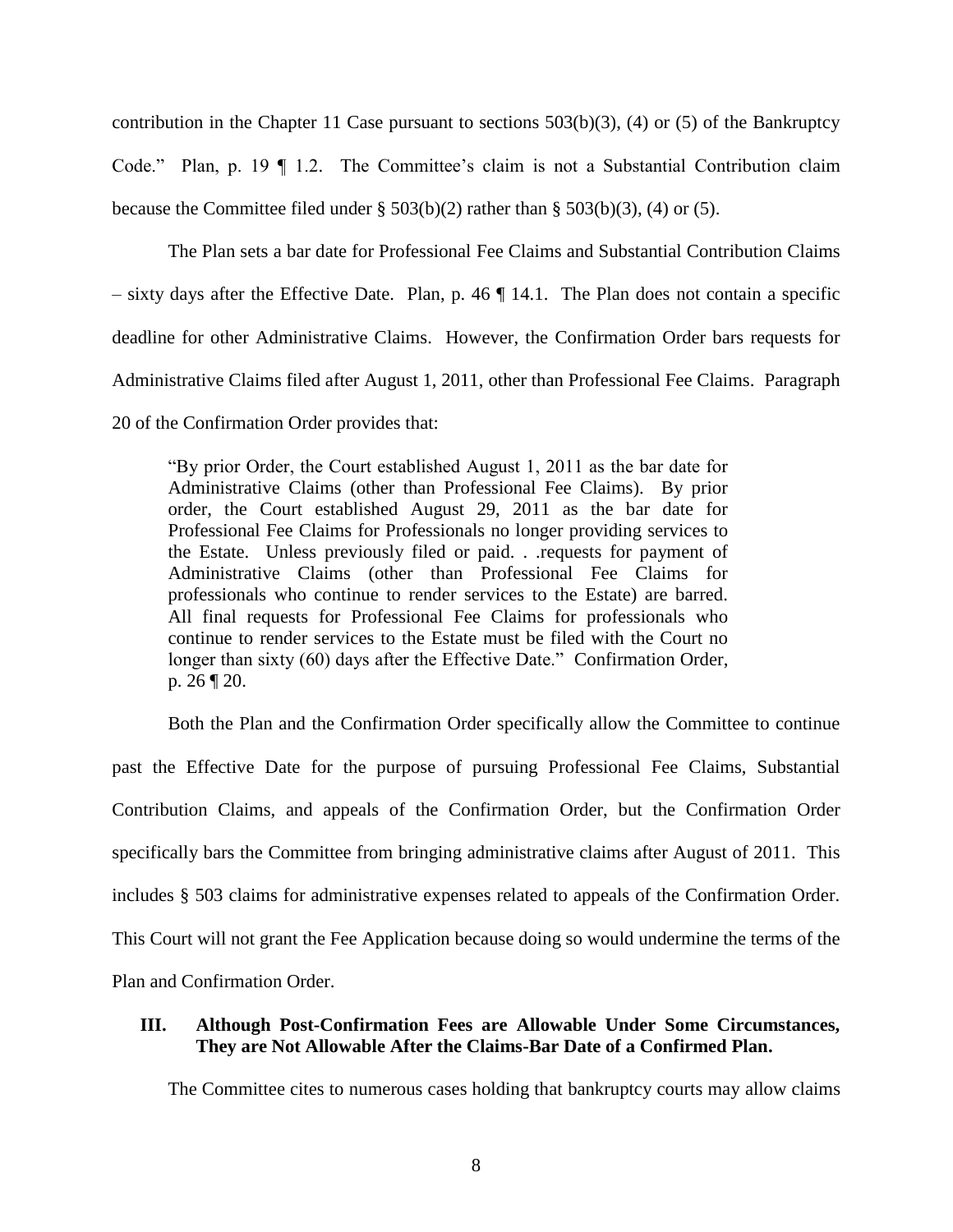for post-confirmation attorney's fees for work benefitting the estate or effectuating the plan. None of these cases are analogous to the situation at hand because none of them involve a plan that forbids post-confirmation fees. *In re Sultan Corp*., 81 B.R. 599 (B.A.P. 9th Cir. 1987); *In re Canton Jubilee, Inc.*, 253 B.R. 770 (Bankr. E.D. Tex. 2000); *In re East Hill Mfg. Corp.*, No. 97- 11884, 2001 WL 34808428 (Bankr. D. Vt. 2001 Jan. 25, 2001); *In re Tri-L Corp.*, 65 B.R. 774 (Bankr. D. Utah 1996); *In re Berg & Assoc., Inc.*, 138 B.R. 782 (Bankr. E.D. Pa. 1992); *In re Hays Builders, Inc.,* 99 B.R. 848 (Bankr. W.D. Tenn. 1989). This Court knows of no case granting fees where the terms of the plan explicitly bar such fees. In *Sultan*, the bankruptcy judge found that the plan contemplated post-confirmation attorney's fees. This finding supported the bankruptcy judge's decision to award post-confirmation fees and the Bankruptcy Appellate Panel's affirmation of that decision. 81 B.R. at 602 (B.A.P. 9th Cir. 1987). In granting a post-confirmation application for administrative expenses, the *Canton* court considered the lack of any explicit deadline for administrative claims and the fact that no party objected to this lack of a deadline. 253 B.R. at 775-76. As in *Sultan* and *Canton*, the terms of the Plan guide this Court in determining whether to allow a post-confirmation administrative claim. The express claims bar dates in the Plan and Confirmation Order indicate that the Plan does not contemplate such fees, so neither will this Court.

# **IV. The Bankruptcy Code Does not Require this Court to Contravene the Terms of the Debtor's Plan.**

The Bankruptcy Code does not require this Court to grant the Fee Application. The Committee claims that this Court must allow its administrative claim under  $\S$  503(b)(2) for compensation and expenses awarded under § 330. The Committee does not specifically seek allowance under any provision of § 503 other than § 503(b)(2), nor would any other provision of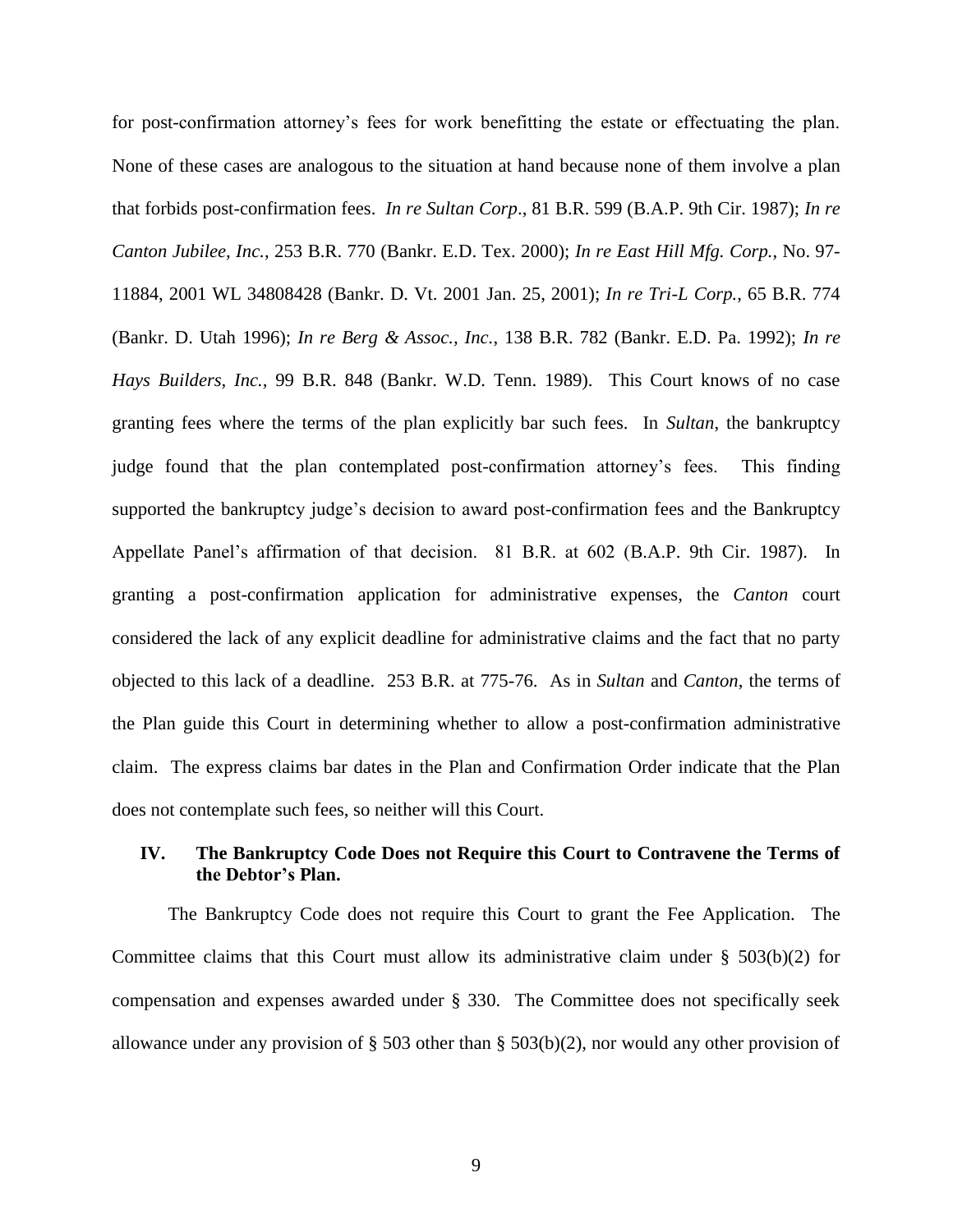§ 503 apply.<sup>4</sup> Although § 503(b)(2) requires courts to grant administrative priority to any compensation awarded under § 330, it does not require courts to make an award under § 330.

The text of 11 U.S.C. § 503(b) states that "there shall be allowed administrative expenses . . .including compensation and reimbursement awarded under section 330(a)." 11 U.S.C. § 503(b)(2). As the Committee argues, the word "shall" is a mandate. *Hall Financial Grp. Inc. v. D.P. Partners, Ltd. P'ship (In re DP Partners, Ltd. P'ship)*, 106 F.3d 667, 670-71 (5th Cir. 1997). If the application is timely, or its tardiness is excused for cause, courts must allow administrative expenses for compensation and reimbursement awarded under § 330(a).

This Court has not yet awarded compensation and reimbursement for the Committee's counsel's post-confirmation fees under § 330(a), nor does the Code require it to do so. Unlike in § 503(b), there is no mandatory language in § 330(a). Section 330(a) states "the court may award" reasonable compensation and expenses of "a professional person employed under 327 or 1103," - it does not state that the court *must* award the fee. 11 U.S.C. § 330(a)(1); *In re Brown*, 371 B.R. 486, 498-99 (Bankr. N.D. Okla. 2007) ("the plain language of § 330 means that 'the court *may,* not must, award reasonable compensation,' and that no fees are due an attorney for services related to a bankruptcy unless and until those fees are awarded under § 330.") (quoting

 $\overline{\phantom{a}}$ 

**<sup>4</sup>** Although there are provisions in § 503 that confer mandatory administrative status on professional fees other than § 503(b)(2), the Fee Application does not fall under any of these provisions. Section § 503(b)(4) allows for the reasonable compensation of attorney's fees of an entity with allowable expenses under §  $503(b)(3)(A)(B)(C)(D)$ and (E). When read in conjunction with §  $503(b)(4)$ , §  $503(b)(3)$  requires courts to allow certain attorney's fees incurred by creditors, indenture trustees, equity security holders, unofficial committees, and custodians. 11 U.S.C. § 503(b)(3),(4). The committee does not fall into any of these groups. Section 503(b)(3)(F) allows certain expenses for individual members of an official committee appointed under § 1102. The Committee's counsel's expenses are not allowable under § 503(b)(3)(F), however, because the Fee Application belongs to the entire committee rather than to an individual member of the Committee. Section  $503(b)(3)(F)$  is also conspicuously absent in the list of entities whose attorney's fees are allowable pursuant to  $\S$  503(b)(4). At the hearing on the Fee Application, the Committee suggested that the proper rubric for its Fee Application may be  $\S$  503(b)(3)(D)'s "substantial contribution" standard rather than the "identifiable, tangible, and material benefit to the estate" standard set forth in *Pro-Snax*. *Pro-Snax Distribs. Inc. v. Family Snacks Ins. (In re Pro-Snax)*, 157 F.3d 414, 425 (5th Cir. 1998). Section  $503(b)(3)(D)$  allows expenses of a "committee representing creditors. . .other than a committee appointed under section 1102 of this title, in making a substantial contribution to a case under chapter 9 or 11 of this title." The Fee Application does not fall under  $\S 503(b)(3)(D)$  and its substantial contribution standard because it belongs to an official committee appointed under § 1102.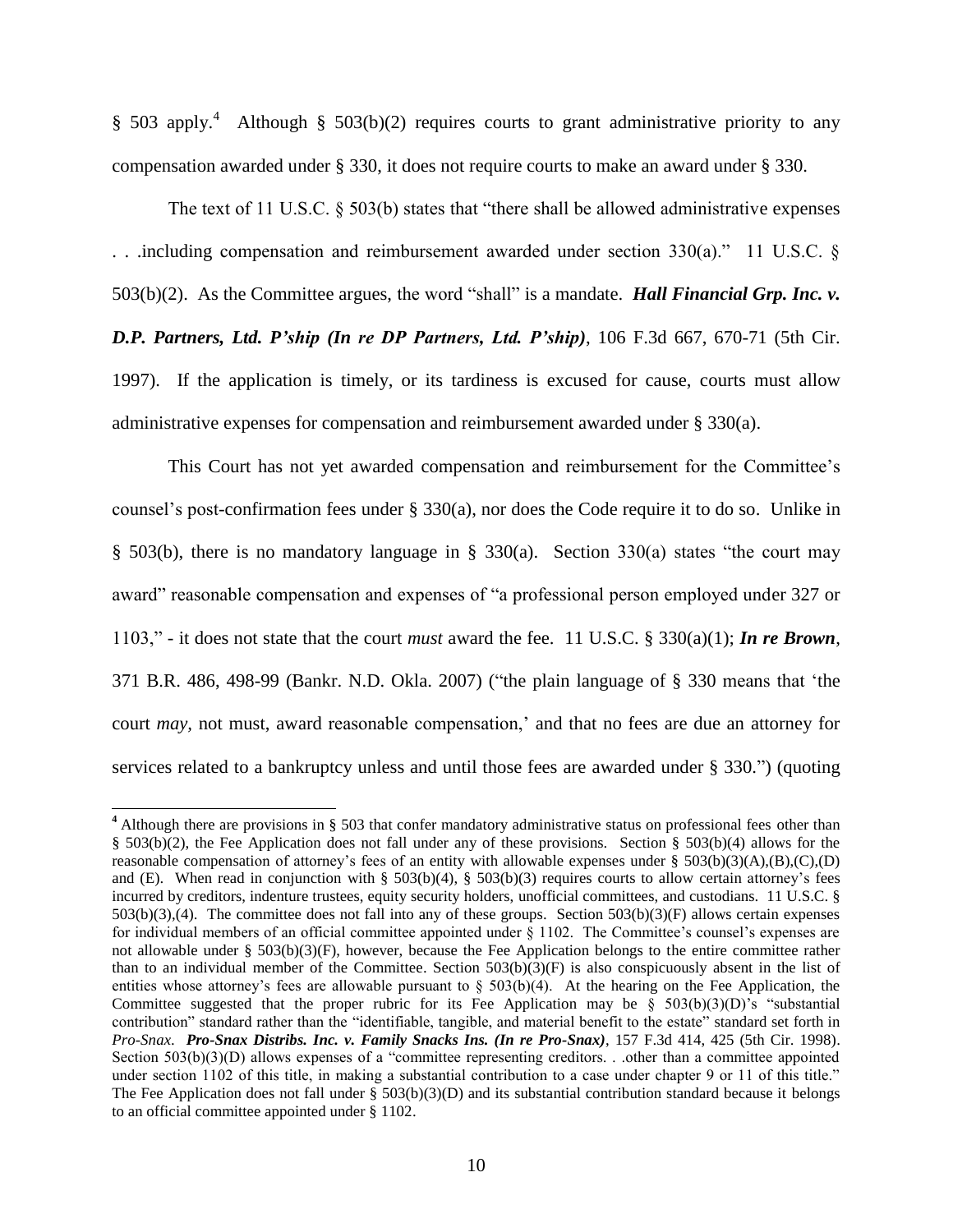*In re Gantz*, 209 B.R. 999, 1002 (B.A.P. 10th Cir. 1997)). To the contrary, § 330(a) encourages courts to exercise significant discretion over compensation by allowing courts to reduce the compensation awarded and requiring courts to consider numerous factors in reviewing applications. 11 U.S.C.  $\S 330(a)$ . Fifth Circuit precedent also encourages courts to be discerning and exercise discretion in reviewing applications for attorney's fees. *See Pro-Snax*, 157 F.3d at 425; *In re First Colonial Corp. of Am.*, 544 F.2d 1291 (5th Cir. 1977);<sup>5</sup> *In re WNS, Inc.*, 150 B.R. 663, 664 (Bankr. S.D. Tex. 1993) (courts have a duty to examine the reasonableness of compensation and reimbursement awarded under § 330); *In re Office Prods. of Am., Inc.***,** 136 B.R. 983, 988 (Bankr. W.D. Tex. 1992) ("…reasonable fees may be awarded only for those services which are actual, necessary, and/or beneficial to the estate.").

Section 330(a) allows, but does not require, courts to award professional fees. Although § 503(a) requires courts to grant administrative priority to fees that have been awarded under § 330(a), it does not require courts to award fees in the first place. This Court will not award fees after the Plan's express deadline has passed.

#### **CONCLUSION**

The terms of a confirmed plan are binding on all creditors regardless of whether they accepted the plan. 11 U.S.C. § 1141. The terms of the Debtor's Plan and the Confirmation Order set a deadline for administrative claims that passed long before the Committee filed its Fee

<sup>&</sup>lt;sup>5</sup> In *Pro-Snax*, the Fifth Circuit held that fee applicants must show they secured an "identifiable, tangible, and material benefit to the estate" in order to recover compensation and expenses through § 330. 157 F.3d at 425. The Fifth Circuit has also said that "bankruptcy judges have broad discretion in determining the amount of attorneys' fees to award as compensation for services performed in connection with bankruptcy proceedings." *First Colonial*, 544 F.2d 1291, 1298 (5th Cir. 1977). The *First Colonial* court enumerated a twelve factor test for awarding attorney's fees, stressing the court's active role in fee approval and discretion to deny fee applications. *Id.* at 1298- 99. The District Court dismissed the Committee's appeal of confirmation due to equitable mootness, and the Committee successfully appealed this dismissal to the Fifth Circuit, obtaining reversal. Reasonable minds could disagree on whether this constitutes an identifiable, tangible, and material benefit to the estate. Reasonable minds could also disagree on whether the Fee Application could pass First Colonial's twelve factor test. This Court need not reach this issue because it is declining to award fees based on the express terms of the Plan and Confirmation Order.